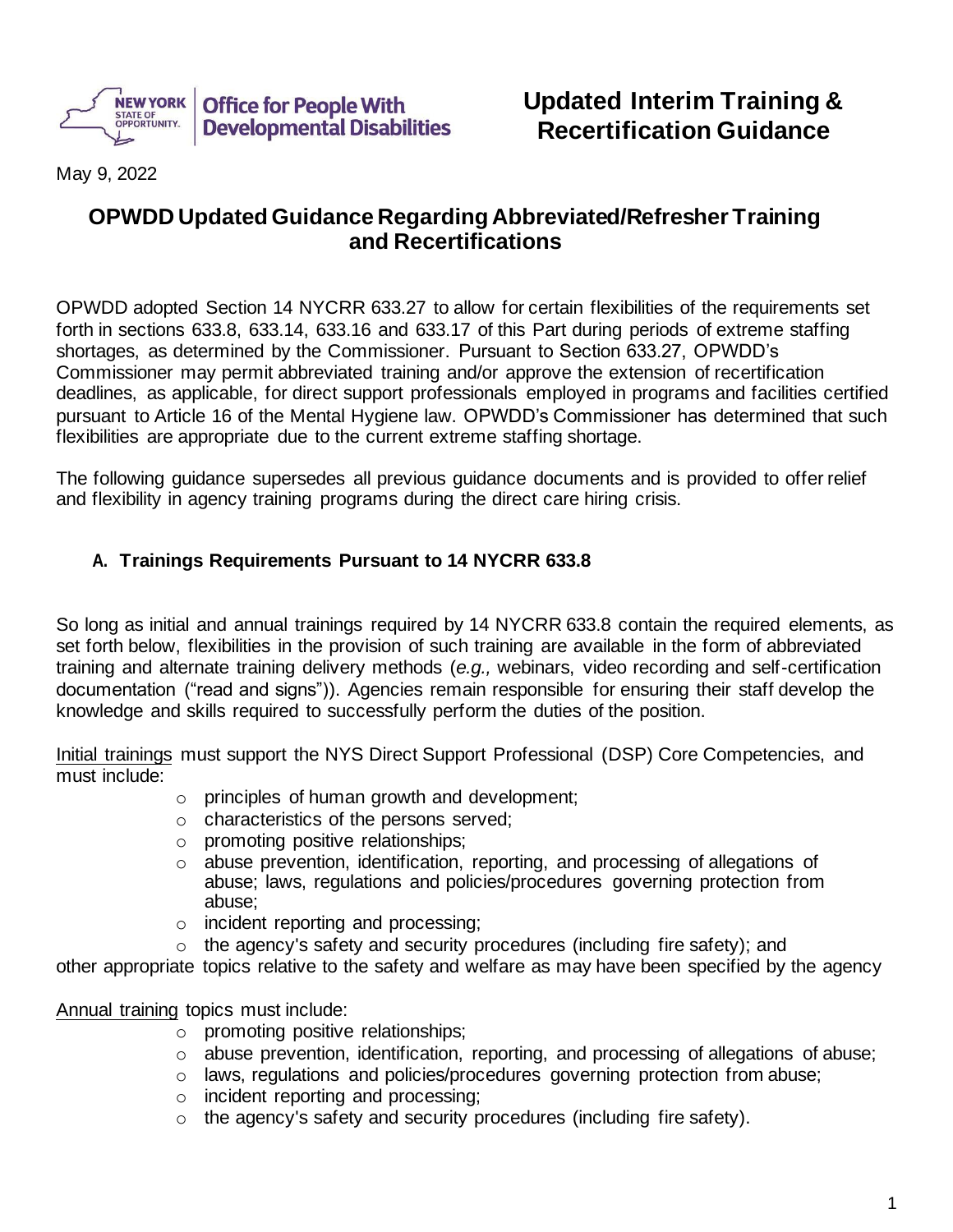**Extension of Recertification deadlines:** All recertification/annual training due dates are extended until March 31, 2023. Annual training should continue, and agencies should prioritize refresher training for staff based on the length of time since their last certification or recertification or based on evidence that a staff has demonstrated procedural, or policy errors and more timely retraining of that staff is indicated to mitigate risk.

#### **B. Tuberculosis Training Requirements Pursuant to 14 NYCRR 633.14**

So long as initial and annual trainings required by 14 NYCRR 633.14 contain the required elements, (namely, educating about the signs and symptoms of active pulmonary tuberculosis, as well as related, agency-specific policies and procedures), flexibilities in the provision of such training are available in the form of abbreviated training and alternate training delivery methods (*e.g.,* webinars, video recording and self-certification documentation ("read and signs")). Agencies remain responsible for ensuring their staff develop the knowledge and skills required to successfully perform the duties of the position.

**Extension of Recertification deadlines:** All recertification/annual training due dates are extended until March 31, 2023. Annual training should continue, and agencies should prioritize refresher training for staff based on the length of time since their last certification or recertification or based on evidence that a staff has demonstrated procedural, or policy errors and more timely retraining of that staff is indicated to mitigate risk.

## **C. Abbreviated Trainings Requirements Pursuant to 14 NYCRR 633.17**

Agencies must continue to use the full OPWDD approved Medication Administration course for direct support professionals.

**Ongoing flexibilities**: Agencies may consider alternate delivery methods for staff training during the lecture portions of the training; however, all skills-based portions must be conducted in person for staff to be certified.

**Extension of Recertification deadlines:** All recertification due dates are extended until March 31, 2023. Annual recertifications should continue, and agencies should prioritize refresher training for staff based on the length of time since their last certification or recertification or based on evidence that a staff has demonstrated procedural, or policy errors and more timely retraining of that staff is indicated to mitigate risk.

Agencies should continue to follow medication administration reporting protocols to address staff medication errors.

A new OPWDD approved Medication Administration curriculum is expected to be available in the coming months. This curriculum is expected to require fewer training hours than the current curriculum.

## **D. Modified Training Requirements Pursuant to 14 NYCRR 633.16**

**Ongoing flexibilities:** Agencies may use a targeted approach to staff training for Strategies for Crisis Intervention and Prevention-Revised (SCIP-R) or Positive Relationships Offer More Opportunities To Everyone (PROMOTE), as required under 633.16. Staff should only be trained to the level of certification that includes the physical intervention techniques necessary to implement the BSPs of individuals they will be supporting in the certified programs where they primarily work (e.g., SCIP-R